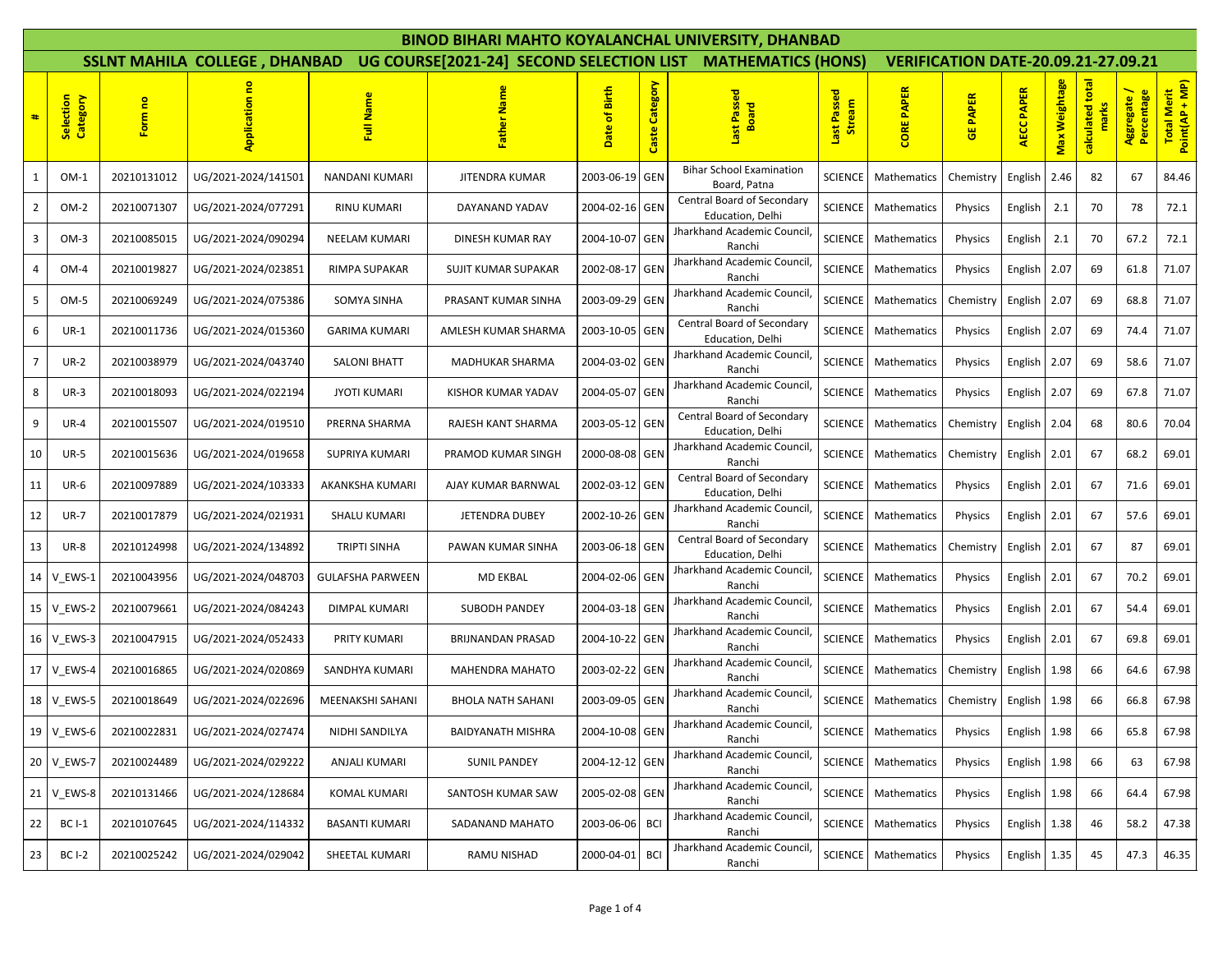| <b>BINOD BIHARI MAHTO KOYALANCHAL UNIVERSITY, DHANBAD</b> |                       |             |                                      |                                                                                                       |                                                             |                           |                   |                                                |                       |                                            |                 |                             |               |                       |                           |                               |
|-----------------------------------------------------------|-----------------------|-------------|--------------------------------------|-------------------------------------------------------------------------------------------------------|-------------------------------------------------------------|---------------------------|-------------------|------------------------------------------------|-----------------------|--------------------------------------------|-----------------|-----------------------------|---------------|-----------------------|---------------------------|-------------------------------|
|                                                           |                       |             | <b>SSLNT MAHILA COLLEGE, DHANBAD</b> |                                                                                                       | UG COURSE[2021-24] SECOND SELECTION LIST MATHEMATICS (HONS) |                           |                   |                                                |                       | <b>VERIFICATION DATE-20.09.21-27.09.21</b> |                 |                             |               |                       |                           |                               |
| #                                                         | Selection<br>Category | Form no     | å<br>Application                     | Full Name                                                                                             | Name<br>à<br>Fath                                           | <b>Birth</b><br>ቴ<br>Date | Category<br>Caste | Last Passed<br>Board                           | Last Passed<br>Stream | <b>CORE PAPER</b>                          | <b>GE PAPER</b> | <b>PAPER</b><br><b>AECC</b> | Max Weightage | total<br>calculated t | Aggregate /<br>Percentage | Total Merit<br>Point(AP + MP) |
| 24                                                        | <b>BC II-1</b>        | 20210062594 | UG/2021-2024/067272                  | PUJA CHOUDHARY                                                                                        | PRABIR KUMAR DEY                                            | 2003-07-10                | <b>BCII</b>       | Jharkhand Academic Council<br>Ranchi           | <b>SCIENCE</b>        | Mathematics                                | Physics         | English                     | 1.95          | 65                    | 65                        | 66.95                         |
| 25                                                        | <b>BC II-2</b>        | 20210105703 | UG/2021-2024/114305                  | <b>MAMTA KUMARI</b>                                                                                   | <b>MEGHLAL MAHTO</b>                                        | 2002-10-19 BCII           |                   | Jharkhand Academic Council<br>Ranchi           | <b>SCIENCE</b>        | Mathematics                                | Physics         | English                     | 1.68          | 56                    | 62.6                      | 57.68                         |
| 26                                                        | <b>BC II-3</b>        | 20210108796 | UG/2021-2024/116202                  | PRERNA KUMARI                                                                                         | RABINDRA CHOURASIA                                          | 2004-08-07 BCII           |                   | Central Board of Secondary<br>Education, Delhi | <b>SCIENCE</b>        | Mathematics                                | Chemistry       | English                     | 1.68          | 56                    | 68.6                      | 57.68                         |
| 27                                                        | $V$ SC-1              | 20210016861 | UG/2021-2024/021116                  | <b>NEHA KUMARI</b>                                                                                    | <b>LALIT MAHATO</b>                                         | 2003-08-12 BCII           |                   | Jharkhand Academic Council<br>Ranchi           | <b>SCIENCE</b>        | Mathematics                                | Physics         | English                     | 1.65          | 55                    | 60                        | 56.65                         |
| 28                                                        | $V_SC-2$              | 20210032680 | UG/2021-2024/037090                  | KHUSHI KUMARI                                                                                         | SHASHI BHUSHAN SHARMA                                       | 2002-12-01 GEN            |                   | Jharkhand Academic Council<br>Ranchi           | SCIENCE               | Mathematics                                | Physics         | English                     | 1.95          | 65                    | 66.4                      | 66.95                         |
| 29                                                        | $V_SC-3$              | 20210077229 | UG/2021-2024/082410                  | SANJANA KUMARI                                                                                        | <b>SANJEEV PANDEY</b>                                       | 2003-02-16 GEN            |                   | Jharkhand Academic Council<br>Ranchi           | <b>SCIENCE</b>        | Mathematics                                | Physics         | English                     | 1.95          | 65                    | 53                        | 66.95                         |
| 30                                                        | $V_SC-4$              | 20210094750 | UG/2021-2024/100487                  | VANITA KUMARI                                                                                         | MUNSHI PRASAD                                               | 2003-07-28 GEN            |                   | Jharkhand Academic Council<br>Ranchi           | <b>SCIENCE</b>        | Mathematics                                | Physics         | English                     | 1.95          | 65                    | 65.2                      | 66.95                         |
| 31                                                        | $V_S$ C-5             | 20210032036 | UG/2021-2024/036660                  | <b>JAGRITI KUMARI</b>                                                                                 | SANJAY KUMAR RAMANI                                         | 2003-10-15 GEN            |                   | Central Board of Secondary<br>Education, Delhi | <b>SCIENCE</b>        | Mathematics                                | Physics         | English                     | 1.95          | 65                    | 74.8                      | 66.95                         |
| 32                                                        | $V_SC-6$              | 20210044505 | UG/2021-2024/049261                  | <b>MOSARRAT JAHAN</b>                                                                                 | <b>MD JAMIL AKHTAR</b>                                      | 2002-07-09 GEN            |                   | Jharkhand Academic Council<br>Ranchi           | <b>SCIENCE</b>        | Mathematics                                | Physics         | English                     | 1.92          | 64                    | 71.2                      | 65.92                         |
| 33                                                        | $V ST-1$              | 20210032153 | UG/2021-2024/036932                  | <b>NEHA KUMARI</b>                                                                                    | SHYAM KISHORE SHARMA                                        | 2003-12-25 GEN            |                   | Jharkhand Academic Council<br>Ranchi           | <b>SCIENCE</b>        | Mathematics                                | Chemistry       | English                     | 1.92          | 64                    | 62                        | 65.92                         |
| 34                                                        | $V_S$ T-2             | 20210055808 | UG/2021-2024/061091                  | MANISHA KUMARI                                                                                        | <b>VIKASH KUMAR</b>                                         | 2004-08-25 GEN            |                   | Jharkhand Academic Council<br>Ranchi           | <b>SCIENCE</b>        | Mathematics                                | Chemistry       | English                     | 1.92          | 64                    | 63                        | 65.92                         |
| 35                                                        | $V ST-3$              | 20210065133 | UG/2021-2024/070740                  | <b>TINA PANDEY</b>                                                                                    | <b>GOUTAM PANDEY</b>                                        | 2003-01-31 GEN            |                   | Jharkhand Academic Council<br>Ranchi           | <b>SCIENCE</b>        | Mathematics                                | Physics         | English                     | 1.89          | 63                    | 60                        | 64.89                         |
| 36                                                        | $V_S$ T-4             | 20210023984 | UG/2021-2024/028317                  | <b>SONI KUMARI</b>                                                                                    | <b>VIJAY KUMAR PANDEY</b>                                   | 2003-03-14 GEN            |                   | Central Board of Secondary<br>Education, Delhi | <b>SCIENCE</b>        | Mathematics                                | Physics         | English                     | 1.89          | 63                    | 68.2                      | 64.89                         |
| 37                                                        | $V_S$ T-5             | 20210093976 | UG/2021-2024/099933                  | SANDHYA KUMARI                                                                                        | AMLESH YADAV                                                | 2003-11-21 GEN            |                   | Jharkhand Academic Council<br>Ranchi           | SCIENCE               | Mathematics                                | Chemistry       | English                     | 1.89          | 63                    | 64.6                      | 64.89                         |
| 38                                                        | $V ST-6$              | 20210010915 | UG/2021-2024/014332                  | <b>VARSHA GUPTA</b>                                                                                   | <b>RAJESH GUPTA</b>                                         | 2004-03-03 GEN            |                   | Jharkhand Academic Council<br>Ranchi           |                       | <b>SCIENCE</b> Mathematics                 | Physics         | English                     | 1.59          | 53                    | 61.4                      | 54.59                         |
|                                                           |                       |             |                                      | *CUTOFF MARKS OF SECOND SELECTION LIST EWS.SC.ST.BC I. BC II-ALL VALID APPLICANTS SELECTED. GEN-54.59 |                                                             |                           |                   |                                                |                       |                                            |                 |                             |               |                       |                           |                               |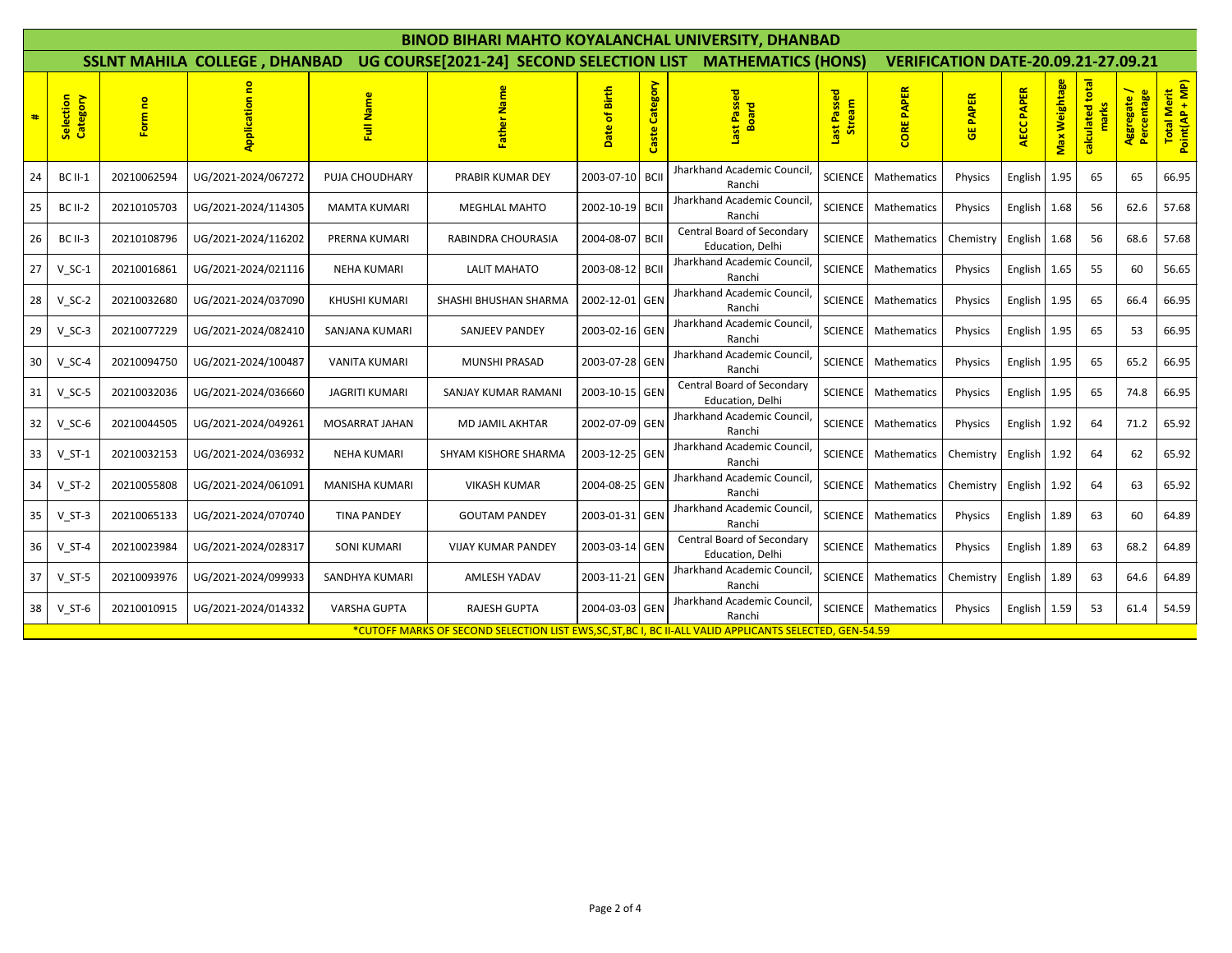Page 3 of 4